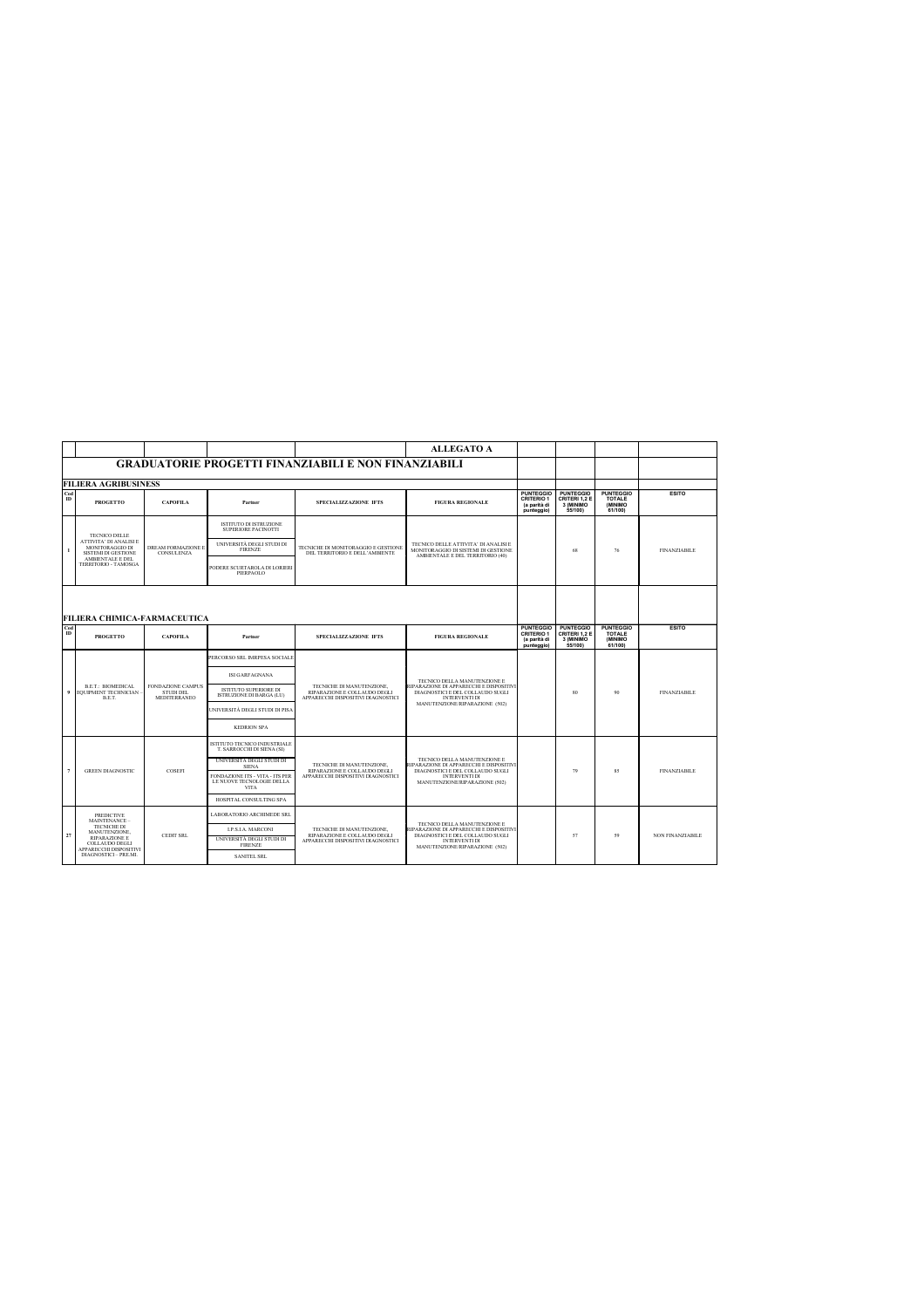| <b>FILIERA MECCANICA</b> |                                                                                                                                               |                                              |                                                                                                                                                                                                                                                                                                                                                                                                                                                                                                                                                                           |                                                                                        |                                                                                                                                                                    |                                                                     |                                                           |                                                  |                     |
|--------------------------|-----------------------------------------------------------------------------------------------------------------------------------------------|----------------------------------------------|---------------------------------------------------------------------------------------------------------------------------------------------------------------------------------------------------------------------------------------------------------------------------------------------------------------------------------------------------------------------------------------------------------------------------------------------------------------------------------------------------------------------------------------------------------------------------|----------------------------------------------------------------------------------------|--------------------------------------------------------------------------------------------------------------------------------------------------------------------|---------------------------------------------------------------------|-----------------------------------------------------------|--------------------------------------------------|---------------------|
| $_{\rm ID}^{\rm Cod}$    | <b>PROGETTO</b>                                                                                                                               | <b>CAPOFILA</b>                              | Partner                                                                                                                                                                                                                                                                                                                                                                                                                                                                                                                                                                   | SPECIALIZZAZIONE IFTS                                                                  | <b>FIGURA REGIONALE</b>                                                                                                                                            | <b>PUNTEGGIO</b><br><b>CRITERIO 1</b><br>(a parità di<br>punteggio) | <b>PUNTEGGIO</b><br>CRITERI 1,2 E<br>3 (MINIMO<br>55/100) | <b>PUNTEGGIO</b><br>TOTALE<br>(MINIMO<br>61/100) | <b>ESITO</b>        |
| $\bf{22}$                | <b>TECNICO PER</b><br>L'AMMINISTRAZIONE<br>ECONOMICO FINANZIARIA<br>DI IMRPESE 4.0 -<br>TEAM<br>4.0                                           | <b>SCUOLA ITALIANA</b><br>TURISMO SRL        | CESCOT FIRENZE SRL<br><b>CESCOT FORMAZIONE SRL</b><br>ISISS MARCO POLO<br>UNIVERSITÀ DEGLI STUDI DI<br><b>SIENA</b><br>CON. SE. A. SPA<br><b>LD.I. PROGETTI E SVILUPPO S.R.I</b>                                                                                                                                                                                                                                                                                                                                                                                          | TECNICHE PER L'AMMINISTRAZIONE<br>ECONOMICA-FINANZIARIA                                | TECNICO DELLA GESTIONE DELLA<br>CONTABILITA' E DELLA FORMULAZIONE<br>DEL BILANCIO (373)                                                                            |                                                                     | 77                                                        | 86                                               | <b>FINANZIABILE</b> |
| 18                       | MUGELLO INDUSTRIAL<br>DESIGNER - M.IN.D.                                                                                                      | PROFORMA SOC. COOP<br><b>IMPRESA SOCIALE</b> | CONFINDUSTRIA FIRENZE<br>FORMAZIONE COSEFI<br>IIS C. CHINI<br>ROSSS S.P.A.<br>UNIVERSITÀ DEGLI STUDI DI $$\tt FIRENZE$$<br><b>GG MACCHINE SRL</b><br>AMBIENTE IMPRESA                                                                                                                                                                                                                                                                                                                                                                                                     | TECNICHE DI DISEGNO E PROGETTAZIONE<br><b>INDUSTRIALE</b>                              | TECNICO DEL DISEGNO DI PRODOTTI<br>INDUSTRIALI ATTRAVERSO L'UTILIZZO DI<br>TECNOLOGIE INFORMATICHE (345)                                                           |                                                                     | 76                                                        | 83                                               | <b>FINANZIABILE</b> |
| 26                       | <b>TECNICO DELLA</b><br>DEFINIZIONE E GESTIONE<br>DELLA CONTABILITA'<br>ANALITICA E DELLA<br>PREDISPOSIZIONE DEL<br>MANAGER 4.0<br>$BUDGET -$ | SOPHIA                                       | ISTITUTO TECNICO COMMERCIALE<br>STATALE F. PACINI DI PISTOIA (PT)<br>UNIVERSITÀ DEGLI STUDI DI<br><b>FIRENZE</b><br><b>ELFI SRL</b>                                                                                                                                                                                                                                                                                                                                                                                                                                       | TECNICHE PER L'AMMINISTRAZIONE ECONOMICA-FINANZIARIA                                   | TECNICO DELLA DEFINIZIONE E GESTIONE<br>DELLA CONTABILITA' ANALITICA E DELLA PREDISPOSIZIONE DEL BUDGET (374)                                                      |                                                                     | 71                                                        | $81\,$                                           | <b>FINANZIABILE</b> |
| $\overline{\mathbf{3}}$  | ELECTRO-MECHANICS -<br>TECNICO DELLE<br>OPERAZIONI DI<br>RIPARAZIONE E<br>MANUTENZIONE DI<br>MACCHINARI E IMPIANTI<br>MECCANICI ED ELETTRICI  | <b>TESEO SRL</b>                             | ASSOSERVIZI FORMAZIONE SRL<br><b>I.T.C.G. DOMENICO ZACCAGNA</b><br>UNIVERSITÀ DEGLI STUDI DI<br>FIRENZE<br>EURO MOTOR SERVICE                                                                                                                                                                                                                                                                                                                                                                                                                                             | TECNICHE DI INSTALLAZIONE E<br>MANUTENZIONE DI IMPIANTI CIVILI E<br><b>INDUSTRIALI</b> | TECNICO DELLE OPERAZIONI DI<br>RIPARAZIONE E MANUTENZIONE DI<br>MACCHINARI E IMPIANTI MECCANICI ED<br>ELETTRICI (308)                                              | 40                                                                  | 69                                                        | 78                                               | <b>FINANZIABILE</b> |
| 8                        | CONNECTED<br><b>AUTOMATION WORKER 4.0</b><br>$-C.A.W. 4.0$                                                                                    | ASSOSERVIZI SRL                              | ISTITUTO SUPERIORE DI<br>ISTRUZIONE TECNICA MANETTI<br>UNIVERSITÀ DEGLI STUDI DI<br><b>SIENA</b><br>OPUS AUTOMAZIONE SL<br>NOXERIOR SRL                                                                                                                                                                                                                                                                                                                                                                                                                                   | TECNICHE DI INDUSTRIALIZZAZIONE DEL PRODOTTO E DEL PROCESSO                            |                                                                                                                                                                    | 44                                                                  | 74                                                        | 77                                               | <b>FINANZIABILE</b> |
| 45                       | REMANUFACTURING-<br><b>RING</b>                                                                                                               | <b>FORMETICA</b>                             | ISIS G. SISMONDI - A. PACINOTTI<br>(PT)<br>UNIVERSITÀ DEGLI STUDI DI PIS/<br>HITACHI RAIL SPA                                                                                                                                                                                                                                                                                                                                                                                                                                                                             | TECNICHE DI DISEGNO E PROGETTAZIONE<br><b>INDUSTRIALE</b>                              | TECNICO DELLA PROGETTAZIONE DI<br>PRODOTTI INDUSTRIALI (344)                                                                                                       | 38                                                                  | 64                                                        | 76                                               | <b>FINANZIABILE</b> |
| 48                       | ACQUEDOTTI:<br>FORMAZIONE DI TECNICI<br>PER MANUTENZIONE<br>MPIANTI - A.Q.A.D.E.M.LA                                                          | <b>ASSOCIAZIONE PRATIK.</b>                  | <b>LLS. FERRARIS BRUNELLESCHI</b><br>UNIVERSITÀ DEGLI STUDI DI<br><b>FIRENZE</b><br>ALI SPA AGENZIA PER IL LAVORO                                                                                                                                                                                                                                                                                                                                                                                                                                                         | TECNICHE DI INSTALLAZIONE E<br>MANUTENZIONE DI IMPIANTI CIVILI E<br>INDUSTRIALI        | RESPONSABILE DELLA PROGETTAZIONE E<br>REALIZZAZIONE DEGLI INTERVENTI<br>DI MANUTENZIONE E DELLA<br>PREDISPOSIZIONE E CONTROLLO DEL<br>BUDGET DI MANUTENZIONE (347) |                                                                     | 69                                                        | 74                                               | <b>FINANZIABILE</b> |
| 43                       | "MECH.UP: MECHANICAL<br><b>RESTARTUP</b>                                                                                                      | APITIRRENO SVILUPPO                          | ITINERA SERVIZI ALLE IMPRESE $_{\small \texttt{SRL}}$<br>IIS DA VINCI-FASCETTI<br><b>INIVERSITÀ DEGLI STUDI DI PIS/</b><br>NUOVA MECCANICA SRL                                                                                                                                                                                                                                                                                                                                                                                                                            | TECNICHE DI INDUSTRIALIZZAZIONE DEL<br>PRODOTTO E DEL PROCESSO                         | TECNICO DEL CONTROLLO DELLA<br>QUALITA' (384)                                                                                                                      |                                                                     | 62                                                        | 72                                               | <b>FINANZIABILE</b> |
| 15                       | INSTALLAZIONE,<br>MANUTENZIONE E<br>GESTIONE DI IMPIANTI<br>CIVILI ED INDUSTRIALE<br>I.MA.GE.                                                 | FOREDA TOSCANA<br><b>ASSOCIAZIONE</b>        | CTQ SPA<br>LT.I.S. - LP.S.LA. LEONARDO DA<br>VINCI DI FIRENZE (FI)<br>UNIVERSITA' DEGLI STUDI DI<br><b>FIRENZE</b><br>PRESSO FONDERIE                                                                                                                                                                                                                                                                                                                                                                                                                                     | TECNICHE DI INSTALLAZIONE E<br>MANUTENZIONE DI IMPIANTI CIVILI E<br><b>INDUSTRIALI</b> | RESPONSABILE DELLA PROGETTAZIONE E<br>REALIZZAZIONE DEGLI INTERVENTI DI<br>MANUTENZIONE E DELLA PREDISPOSIZIONE<br>GET DI<br>MANUTENZIONE (347)                    |                                                                     | $^{\rm 58}$                                               | $58\,$                                           | NON FINANZIABILE    |
| 41                       | MEC-DESIGN - TECNICHE<br>DI DISEGNO E<br><b>PROGETTAZIONE</b><br><b>INDUSTRIALE</b>                                                           | CONSORZIO AREZZO<br>FORMAZIONE ABACO         | <b>ITIS GALILEI</b><br>LS.I.S. GIOVANNI DA CASTIGLIONE<br>(AR)<br>ISIS FERMI DI BIBBIENA (AR)<br>LLS. G. GIOVAGNOLI<br>ISTITUTO COMPRENSIVO STATALI<br>G.MARCELLI - AR<br>UNIVERSITÀ DEGLI STUDI DI SIENA<br>CAMERA DI COMMERCIO AREZZO SIENA<br>MENCI & C. SPA<br>CALVELLI RSP S.A.S. DI CALVELLI FEDERICO E C.<br>AISA IMPIANTI SPA                                                                                                                                                                                                                                     | TECNICHE DI DISEGNO E PROGETTAZIONE<br><b>INDUSTRIALE</b>                              | TECNICO DEL DISEGNO DI PRODOTTI<br><b>INDUSTRIALI</b><br>ATTRAVERSO L'UTILIZZO DI TECNOLOGIE<br>INFORMATICHE (345)                                                 |                                                                     | 54                                                        |                                                  | NON FINANZIABILE    |
| 36                       | MECH CONTROLLER 4.0<br>COMPETENZE AVANZATE<br>ECONOMICA-FINANZIARIA<br>DELL'AZIENDA DELLA<br>FILIERA MECCANICA                                | TOSCANA FORMAZIONE<br><b>SRL</b>             | FORMAZIONE CONSERVATORIO<br>SAN GIOVANNI BATTISTA<br><b>IMPRESA SOCIALE SRL</b><br><b>UNIPERSONALE</b><br>PONTEDERA & TECNOLOGIA<br>ISTITUTO PROFESSIONALE DI<br>STATO PER L'AGRICOLTURA, L'AMBIENTE, L'ARTIGIANATO, IL<br>BENESSERE E L'INDUSTRIA<br><b>BARONE CARLO DE FRANCESCHI</b><br>ANTONIO PACINOTTI<br>ISTITUTO TECNICO COMMERCIALE<br>STATALE F. PACINI DI PISTOIA (PT<br>ITS MARCHI - FORTI<br>UNIVERSITÀ DEGLI STUDI DI<br><b>FIRENZE</b><br>UNIVERSITÀ DEGLI STUDI DI PISA<br>UNIVERSITÀ DEGLI STUDI DI<br><b>SIENA</b><br>C.I.M.A. IMPIANTI SPA<br>COMPOLAB | TECNICHE PER L'AMMINISTRAZIONE<br>ECONOMICA-FINANZIARIA                                | TECNICO DELLA DEFINIZIONE E GESTIONE<br>DELLA CONTABILITA' ANALITICA E DELLA<br>PREDISPOSIZIONE DEL BUDGET (374)                                                   |                                                                     | 52                                                        |                                                  | NON FINANZIABILE    |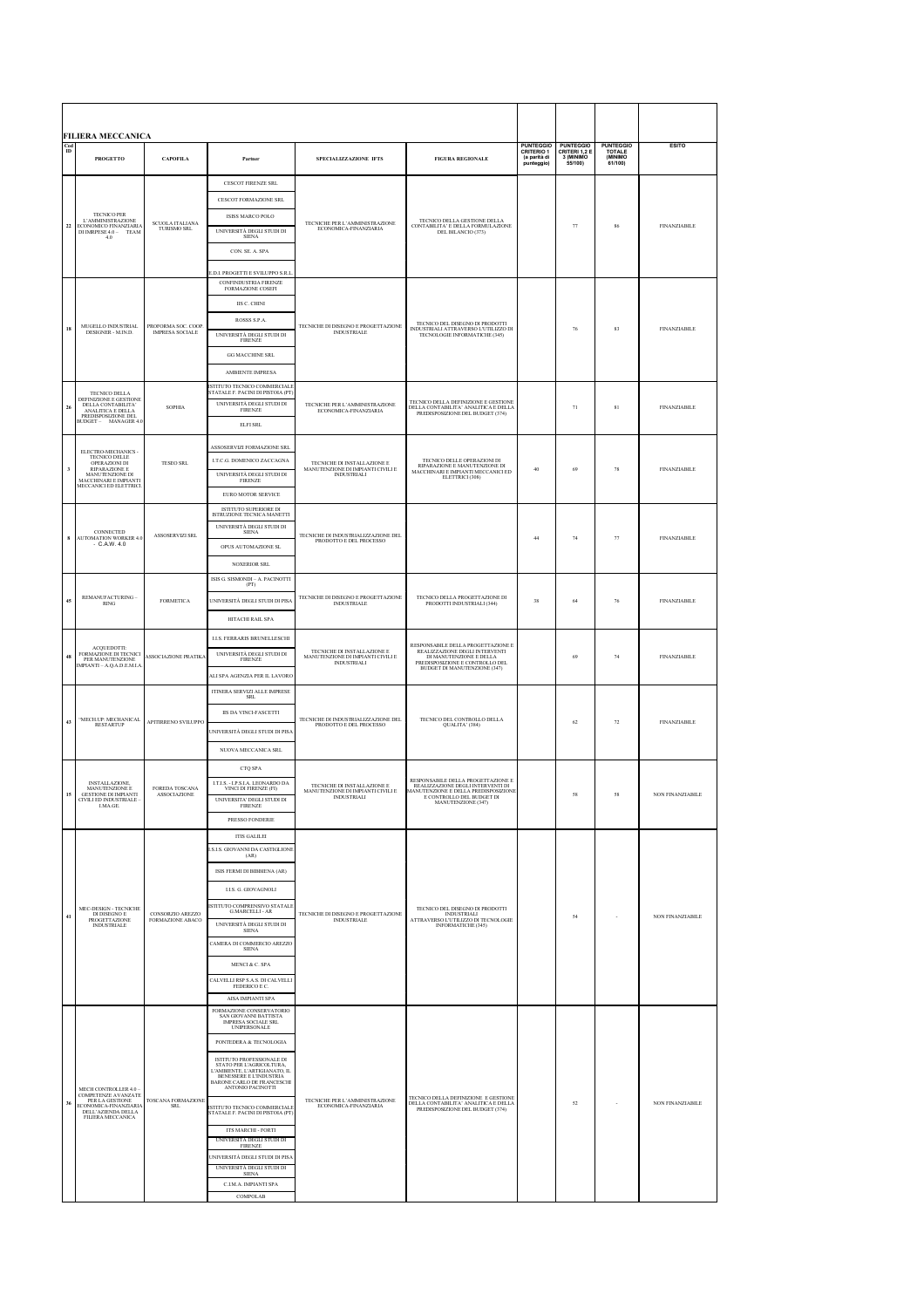|                  | <b>FILIERA MODA</b>                                                                                                         |                                                                  |                                                                                                                                                                                                                                                  |                                                                                                                           |                                                                                                         |                                                                     |                                                           |                                                        |                     |
|------------------|-----------------------------------------------------------------------------------------------------------------------------|------------------------------------------------------------------|--------------------------------------------------------------------------------------------------------------------------------------------------------------------------------------------------------------------------------------------------|---------------------------------------------------------------------------------------------------------------------------|---------------------------------------------------------------------------------------------------------|---------------------------------------------------------------------|-----------------------------------------------------------|--------------------------------------------------------|---------------------|
| Cod<br>$\bf{ID}$ | <b>PROGETTO</b>                                                                                                             | САРОЕН А                                                         | Partner                                                                                                                                                                                                                                          | SPECIALIZZAZIONE IFTS                                                                                                     | <b>FIGURA REGIONALE</b>                                                                                 | <b>PUNTEGGIO</b><br><b>CRITERIO 1</b><br>(a parità di<br>punteggio) | <b>PUNTEGGIO</b><br>CRITERI 1.2 E<br>3 (MINIMO<br>55/100) | <b>PUNTEGGIO</b><br><b>TOTALE</b><br>(MINIMO<br>61/100 | <b>ESITO</b>        |
| 50               | T.REN.D.I.NG. –TECNICO<br>PER L'<br>INDUSTRIALIZZAZIONE<br>PRODOTTI E PROCESSI<br><b>GREEN</b>                              | PO.TE.CO. S.C.R.L.                                               | O.RI.UM. SOCIETÀ COOPERATIVA<br>ITC C. CATTANEO DI SAN<br>MINIATO (PI)<br>UNIVERSITÀ DEGLI STUDI DI<br><b>SIENA</b><br>ASSOCIAZIONE CONCIATORI<br>CONSORZIO TOSCANA<br>MANIFATTURE<br>CONSORZIO CONCLATORI                                       | TECNICHE DI INDUSTRIALIZZAZIONE DEL<br>PRODOTTO E DEL PROCESSO                                                            |                                                                                                         |                                                                     | 78                                                        | 88                                                     | <b>FINANZIABILE</b> |
| 40               | $\frac{\text{SMART FAST}}{\text{PROTOTYPIST}-\text{SMART}}$<br><b>FASHION</b>                                               | <b>ISTITUTO MODARTECH</b><br>SRL                                 | <b>I.P.S.LA. PACINOTTI</b><br>UNIVERSITÀ DEGLI STUDI DI<br><b>SIENA</b><br>ROBAN'S PRODUZIONI SRL                                                                                                                                                | TECNICHE PER LA REALIZZAZIONE<br>ARTIGIANALE DI PRODOTTI DEL MADE IN<br><b>ITALY</b>                                      | TECNICO DELL'ESECUZIONE E<br>RIADATTAMENTO DEI CAPI D'<br>ABBIGLIAMENTO (69)                            |                                                                     | 77                                                        | 87                                                     | <b>FINANZIABILE</b> |
| 20               | TECNICHE PER LA<br><b>REALIZZAZIONE</b><br>ARTIGIANALE DI<br>PRODOTTI DEL MADE IN<br><b>ITALY - PEPPER</b>                  | AMBIENTE IMPRESA                                                 | ASSOCIAZIONE SAN COLOMBANO<br>PEGASO NETWORK DELLA<br>COOPERAZIONE SOCIALE<br><b>TOSCANA ONLUS</b><br><b>I.I.S.S. B.CELLINI</b><br>UNIVERSITÀ DEGLI STUDI DI<br><b>FIRENZE</b><br><b>BARUCCI PELLETTERIE S.R.L</b><br>PELLETTERIA IL VELIERO SRL | TECNICHE PER LA REALIZZAZIONE<br>ARTIGIANALE DI PRODOTTI DEL MADE IN<br><b>ITALY</b>                                      | TECNICO DELLE ATTIVITÀ DI<br>REALIZZAZIONE DI MODELLI DI<br>PELLETTERIA NUOVI O PREESISTENTI (280)      |                                                                     | 74                                                        | 82                                                     | <b>FINANZIABILE</b> |
| 17               | FASHION DESIGNER 5.0<br>INNOVAZIONE NELLO<br>VILUPPO DEL PRODOTTO<br><b>FASHION DESIGNER 5.0</b>                            | LA FABBRICA DELLE<br><b>IDEE SRL</b>                             | LICEO ARTISTICO STATALE<br>PORTA ROMANA<br>UNIVERSITÀ DEGLI STUDI DI<br><b>FIRENZE</b><br>TESSILNOVA DI CLAUDIO<br>GRISOLINI &C. SNC<br>FONDAZIONE ARTE DELLA SETA<br>LISIO                                                                      | TECNICHE PER LA REALIZZAZIONE<br>$\begin{array}{c} \text{ARTIGIANALE DI PRODOTTI DEL MADE IN}\\ \text{ITALY} \end{array}$ | TECNICO DELLE ATTIVITÀ DI<br>REALIZZAZIONE DI MODELLI DI<br>ABBIGLIAMENTO NUOVI O PREESISTENTI<br>(60)  |                                                                     | $72\,$                                                    | 80                                                     | <b>FINANZIABILE</b> |
| 35               | SUSTAINABLE TEXTILE<br>SUPPLY CHAIN MANAGER<br>(RESPONSABILE DELLA<br><b>FILIERA TESSILE</b><br>SOSTENIBILE) - RE.FLTE.S    | PIN PRATO                                                        | <b>LT.C.S. DAGOMARI</b><br>ISTITUTO TECNICO INDUSTRIALE<br>STATALE T.BUZZI<br>UNIVERSITÀ DEGLI STUDI DI<br><b>FIRENZE</b><br>ANIFICIO FALIERO SARTI & FIGLI<br><b>SRL</b>                                                                        | TECNICHE PER LA PROGRAMMAZIONE<br>DELLA PRODUZIONE E LA LOGISTICA                                                         |                                                                                                         | 45                                                                  | 76                                                        | 77                                                     | <b>FINANZIABILE</b> |
| 44               | HI-TECH FASHION SYSTEM                                                                                                      | <b>AGENZIA PER LO</b><br>SVILUPPO EMPOLESE<br>VALDELSA S.P.A.    | <b>I.LS. FERRARIS BRUNELLESCHI</b><br>SCUOLA SUPERIORE DI STUDI<br>UNIVERSITARI E<br>PERFEZIONAMENTO SANT'ANNA<br>PELLEMODA SRL                                                                                                                  | TECNICHE PER LA REALIZZAZIONE<br>ARTIGIANALE DI PRODOTTI DEL MADE IN                                                      | TECNICO DELLE ATTIVITA' DI<br>REALIZZAZIONE DI MODELLI DI<br>ABBIGLIAMENTO NUOVI O PRESISTENTI (60)     |                                                                     | 66                                                        | 73                                                     | <b>FINANZIABILE</b> |
| $\overline{4}$   | <b>TECNICO DELL'IDEAZIONE</b><br><b>DISEGNO E</b><br>PROGETTAZIONE DI<br>MANUFATTI DI<br>ARTIGIANATO ARTISTICO<br>$-CAP5.0$ | POLIMODA                                                         | LICEO ARTISTICO DI PORTA<br>ROMANA E SESTO FIORENTINO<br>UNIVERSITÀ DEGLI STUDI DI<br><b>FIRENZE</b><br>FRATELLI MARZI SRL<br>FACOPEL PRODUZIONE S.R.L.                                                                                          | TECNICHE PER LA REALIZZAZIONE<br>ARTIGIANALE DI PRODOTTI DEL MADE IN<br><b>ITALY</b>                                      | TECNICO DELL'IDEAZIONE, DISEGNO E<br>PROGETTAZIONE DI MANUFATTI DI<br>ARTIGIANATO ARTISTICO (474)       |                                                                     | 65                                                        | 71                                                     | <b>FINANZIABILE</b> |
| 46               | <b>D.A.R - TECNICHE DI</b><br>DESIGN PER LA REALTA'<br><b>AUMENTATA</b>                                                     | CENTRO SPERIMENTALI<br>DEL MOBILE E<br>DELL'ARREDAMENTO<br>S.R.L | LLS, G. GIOVAGNOLI<br>UNIVERSITÀ DEGLI STUDI DI<br><b>FIRENZE</b><br>UNIVERSITÀ DEGLI STUDI DI<br><b>SIENA</b><br>OFFICINE VALIS                                                                                                                 | TECNICHE PER LA REALIZZAZIONE<br>ARTIGIANALE DI PRODOTTI DEL MADE IN<br><b>ITALY</b>                                      | TECNICO DELLA DEFINIZIONE TECNICA<br>DEL PROGETTO E DELLA REALIZZAZIONE DI<br>PROTOTIPI E MODELLI (263) |                                                                     | 63                                                        | 68                                                     | <b>FINANZIABILE</b> |
| 49               | <b>MODELLISTA</b><br><b>L'ARTIGIANO DIGITALE</b><br>PER IL MADE IN ITALY -<br>MOD.ART                                       | SISTEMA FORMAZIONE I<br>SERVIZI AVANZATI SRL                     | CNA FORMAZIONE S.R.L<br>UNIPERSONALE SERVIZI SPECIALI<br>PER L'AZIENDA<br><b>ISIS VALDARNO</b><br>UNIVERSITÀ DEGLI STUDI DI<br>MONNALISA SPA                                                                                                     | TECNICHE PER LA REALIZZAZIONE<br>ARTIGIANALE DI PRODOTTI DEL MADE IN<br><b>ITALY</b>                                      | TECNICO DELLE ATTIVITA' DI<br>REALIZZAZIONE DI MODELLI DI<br>ABBIGLIAMENTO NUOVI O PRESISTENTI (60)     |                                                                     | 53                                                        |                                                        | NON FINANZIABILE    |
| 29               | MODAGEST - GESTIONE E<br>AMMINISTRAZIONE NELLE<br>AZIENDE DEL SISTEMA<br><b>MODA</b>                                        | EUROCONSULTING SPA                                               | LABORATORIO ARCHIMEDE SRL<br>LT.C. CAPITINI<br>UNIVERSITÀ DEGLI STUDI DI<br>FIRENZE<br>UNIVERSITÀ DEGLI STUDI DI PISA<br>UNIVERSITÀ DEGLI STUDI DI<br><b>SIENA</b><br>READYTEC SPA                                                               | TECNICHE PER L'AMMINISTRAZIONE ECONOMICA-FINANZIARIA                                                                      | TECNICO DELLA DEFINIZIONE E GESTIONE<br>DELLA CONTABILITA' E DELLA<br>PREDISPOSIZIONE DEL BUDGET (374)  |                                                                     | $51\,$                                                    |                                                        | NON FINANZIABILE    |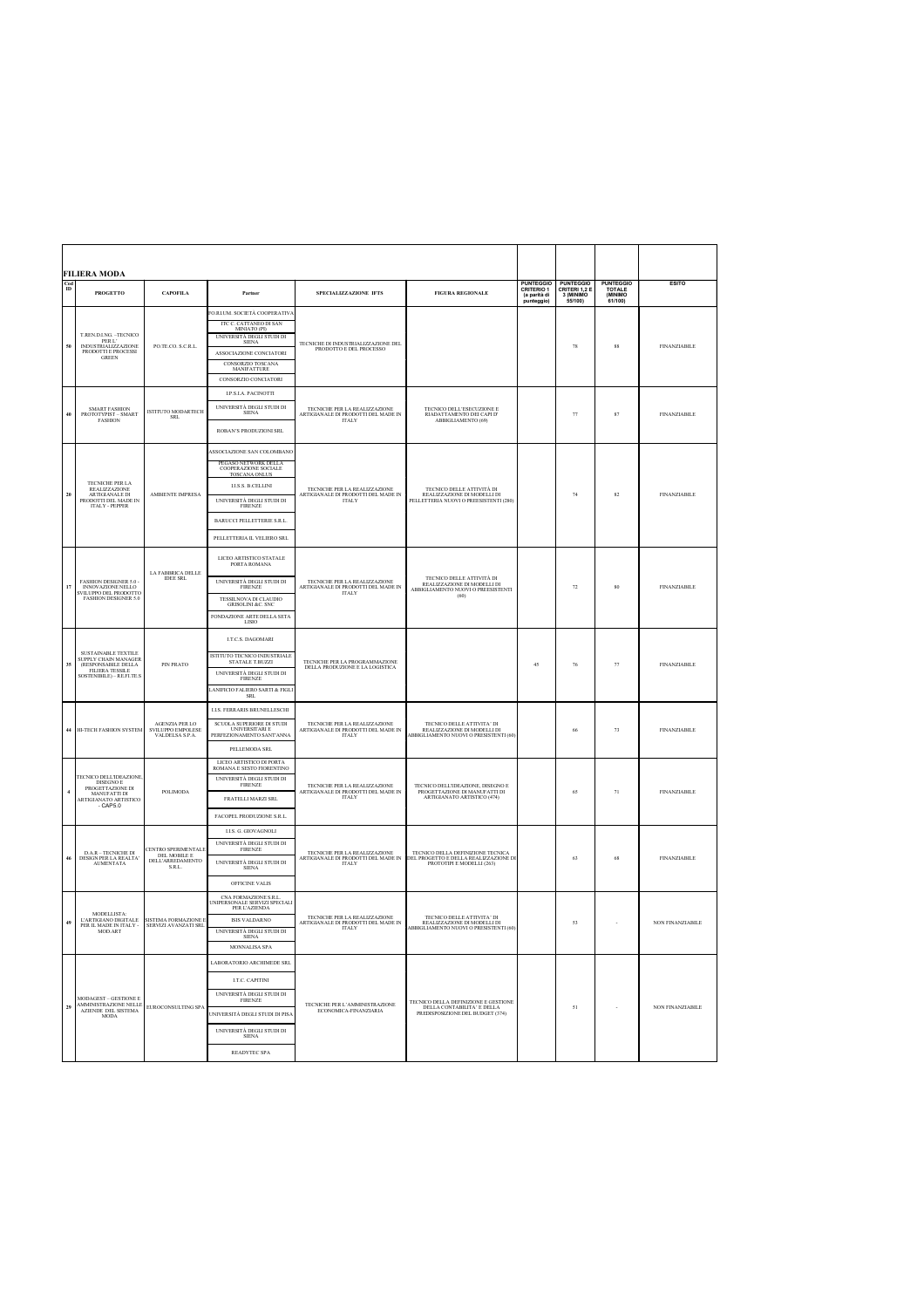|                       | <b>FILIERA ICT</b>                                                                               |                                                               |                                                                                                                                                                                                                                                                                                                   |                                                                                                       |                                                                                                                                                                               |                                                       |                                                             |                                                    |                     |
|-----------------------|--------------------------------------------------------------------------------------------------|---------------------------------------------------------------|-------------------------------------------------------------------------------------------------------------------------------------------------------------------------------------------------------------------------------------------------------------------------------------------------------------------|-------------------------------------------------------------------------------------------------------|-------------------------------------------------------------------------------------------------------------------------------------------------------------------------------|-------------------------------------------------------|-------------------------------------------------------------|----------------------------------------------------|---------------------|
| $_{\rm ID}^{\rm Cod}$ | <b>PROGETTO</b>                                                                                  | <b>CAPOFILA</b>                                               | Partner                                                                                                                                                                                                                                                                                                           | SPECIALIZZAZIONE IFTS                                                                                 | <b>FIGURA REGIONALE</b>                                                                                                                                                       | PUNTEGGIO<br>CRITERIO 1<br>(a parità di<br>punteggio) | <b>PUNTEGGIO<br/>CRITERI 1,2 E<br/>3 (MINIMO</b><br>55/100) | <b>PUNTEGGIO<br/>TOTALE<br/>(MINIMO</b><br>61/100) | <b>ESITO</b>        |
| 33                    | LT.E.M. IN ELBA-<br>INNOVATION TECNOLOGY<br>EMPOWEMENT MADE IN<br><b>ELBA</b>                    | <b>CESCOT FORMAZIONE</b><br><b>SRL</b>                        | CENTRO ALBERGATORI PER LA<br>FORMAZIONE E IL TURISMO<br>ISIS R FORESI DI PORTOFERRAIO<br>(LD<br>UNIVERSITÀ DEGLI STUDI DI PIS/<br><b>INFOELBA SRL</b>                                                                                                                                                             | TECNICHE PER LA PROGETTAZIONE E LO<br>SVILUPPO DI APPLICAZIONI INFORMATICHE                           | TECNICO DELLA PROGETTAZIONE,<br>$\begin{array}{ll} \text{SVILUPPO, TESTING E MANUTENZIONE DEL} \\ \text{SOFTWARE (SVILUPPATORE SOFTWARE}-\text{DEVELOPER}) (489) \end{array}$ |                                                       | 76                                                          | 88                                                 | <b>FINANZIABILE</b> |
| 51                    | DIGITAL MEDIA DESIGNER<br>- MEDIA DIGIT                                                          | ISTITUTO MODARTECH<br><b>SRL</b>                              | LICEO STATALE "E. MONTALE" DI<br>PONTEDERA<br>UNIVERSITÀ DEGLI STUDI DI PISA<br>AIM SRL                                                                                                                                                                                                                           | TECNICHE DI PRODUZIONE MULTIMEDIALE                                                                   | TECNICO DELLA PROGETTAZIONE.<br>MANUTENZIONE, AGGIORNAMENTO,<br>SVILUPPO E TESTING DI SITI WEB (DIGITAL<br>MEDIA SPECIALIST) (487)                                            |                                                       | 75                                                          | 86                                                 | <b>FINANZIABILE</b> |
| 37                    | <b>CYBER SECURITY</b><br>SPECIALIST 2                                                            | PIN PRATO                                                     | I.T.I.S. A. MEUCCI (FI)<br>UNIVERSITÀ DEGLI STUDI DI<br><b>FIRENZE</b><br><b>ERGON SRL</b><br>THALES ITALIA SPA<br><b>RESOLVO SRL</b>                                                                                                                                                                             | TECNICHE PER LA SICUREZZA DELLE RETI E<br><b>DEI SISTEMI</b>                                          | RESPONSABILE DELLA SICUREZZA DI RETI<br>INFORMATICHE E DELLA PROTEZIONE DI<br>DATI (179)                                                                                      |                                                       | 78                                                          | 84                                                 | <b>FINANZIABILE</b> |
| 6                     | DATA GREEN<br>MANAGEMENT - DGM                                                                   | <b>FORMETICA</b>                                              | POLO SCIENTIFICO TECNICO<br>PROFESSIONALE FERMI-GIORGI<br>UNIVERSITÀ DI PISA<br>LUCENSE SCPA<br><b>AGENZIA FORMATIVA PERCORSC</b><br>SRL IMPRESA SOCIALE                                                                                                                                                          | $\begin{array}{ll} \text{TECNICHE PER LA PROGETTAZIONE E} \\ \text{GESTIONE DI DATABASE} \end{array}$ | DATABASE ADMINISTRATOR<br>(AMMINISTRATORE DI DATABASE)<br>(481)                                                                                                               |                                                       | 71                                                          | 83                                                 | <b>FINANZIABILE</b> |
| 19                    | SOFTWARE CREATOR<br>ENVIRONMENT - S.CRE.EN                                                       | <b>ARCHADEMY SRL</b>                                          | CONSORZIO COPERNICO S.C.A.R.I<br><b>LT.I.S. G. MARCONI</b><br>UNIVERSITÀ DEGLI STUDI DI PISA<br><b>NUBESS SRL</b>                                                                                                                                                                                                 | TECNICHE PER LA PROGETTAZIONE E LO<br>SVILUPPO DI APPLICAZIONI INFORMATICHE                           | TECNICO DELLA PROGETTAZIONE.<br>SVILUPPO, TESTING E MANUTENZIONE DEL<br>SOFTWARE (SVILUPPATORE SOFTWARE-DEVELOPER) (489)                                                      | 44                                                    | 70                                                          | 80                                                 | <b>FINANZIABILE</b> |
| 16                    | INTELLIGENZA DIGITALE<br>PER L'INDUSTRIA 4.0.<br>INTELLIGENZA DIGITALE                           | <b>AGENZIA PER LO</b><br>SVILUPPO EMPOLESE<br>VALDELSA S.P.A. | I.I.S. FERRARIS BRUNELLESCHI<br>UNIVERSITÀ DEGLI STUDI DI<br><b>SIENA</b><br>EXTRA CUBE S.R.L.                                                                                                                                                                                                                    | TECNICHE PER LA PROGETTAZIONE E LO<br>SVILUPPO DI APPLICAZIONI INFORMATICHE                           | TECNICO DELLA PROGETTAZIONE,<br>SVILUPPO, TESTING E MANUTENZIONE DEL<br>SOFTWARE (SVILUPPATORE<br>SOFTWARE - DEVELOPER) (489)                                                 | 40                                                    | 67                                                          | 79                                                 | <b>FINANZIABILE</b> |
| 39                    | TECDATA - TECNICHE<br><b>INNOVATIVE PER LA</b><br>PROGETTAZIONE E<br><b>GESTIONE DI DATABASE</b> | <b>TOSCANA FORMAZIONE</b><br>SRL                              | PONTEDERA & TECNOLOGIA<br><b>EUROCONSULTING SPA</b><br>CENTRO SPERIMENTALE DEL<br>MOBILE E DELL'ARREDAMENTO<br><b>SRL</b><br><b>IISS CELLINI</b><br>UNIVERSITÀ DEGLI STUDI DI<br><b>FIRENZE</b><br><b>JNIVERSITÀ DEGLI STUDI DI PISA</b><br>UNIVERSITÀ DEGLI STUDI DI<br><b>SIENA</b><br>READYTEC SPA<br>COMPOLAB | TECNICHE PER LA PROGETTAZIONE E LA<br><b>GESTIONE DI DATABASE</b>                                     | TECNICO DELLA GESTIONE,<br>MANUTENZIONE, IMPLEMENTAZIONE E<br>PIANIFICAZIONE DI DATABASE – DATABASE<br><b>ADMINISTRATOR (481)</b>                                             | 39                                                    | 69                                                          | 79                                                 | <b>FINANZIABILE</b> |
| 30                    | CREATIVE MULTIMEDIA<br>MAKER. TECNICO PER LA<br>COMUNICAZIONE E IL<br>MULTIMEDIA - CREA          | METRICA SOCIETA'<br>COOPERATIVA                               | IIS CASELLI DI SIENA<br>UNIVERSITÀ DEGLI STUDI DI SIENA<br>SLUM SRL                                                                                                                                                                                                                                               | TECNICHE DI PRODUZIONE MULTIMEDIALE                                                                   | TECNICO DELLE ATTIVITÀ DI IDEAZIONE E<br>SVILUPPO DELL'IMMAGINE DI CAMPAGNE<br>PUBBLICITARIE (208)                                                                            | 43                                                    | 71                                                          | 78                                                 | <b>FINANZIABILE</b> |
| 21                    | TECNICHE DI PRODUZIONE<br>MULTIMEDIALE – WEB<br>CONTENTE SPECIALIST<br>WE.CO.S                   | SCUOLA ITALIANA<br>TURISMO                                    | ISISS POLO-CATTANEO<br>UNIVERSITÀ DEGLI STUDI DI<br><b>SIENA</b><br>SIMURG CONSULENZE SNC                                                                                                                                                                                                                         | TECNICHE DI PRODUZIONE MULTIMEDIALE                                                                   | TECNICO DELLE ATTIVITA" DI IDEAZIONE E<br>SVILUPPO DELLE CAMPAGNE<br>PUBBLICITARIE (208)                                                                                      | 42                                                    | 70                                                          | 78                                                 | <b>FINANZIABILE</b> |
| 12                    | MACHINE LEARNING<br>SPECIALIST MELA                                                              | <b>FORMATICA SCARL</b>                                        | <b>LT.I.S. G. MARCONI</b><br>UNIVERSITA' DI PISA<br>NOZE SRL                                                                                                                                                                                                                                                      | AZIONE E LO<br>SVILUPPO DI APPLICAZIONI INFORMATICHE                                                  | TECNICO DELLA PROGETTAZIONE<br>ESTING I<br>SOFTWARE (SVILUPPATORE<br>SOFTWARE - DEVELOPER) (489)                                                                              | 38                                                    | 65                                                          |                                                    | <b>FINANZIABILE</b> |
| 14                    | WEB APP DEVELOPER 4.0.<br>W.A.D.                                                                 | ADECCO FORMAZIONE<br>S.R.L.                                   | ISIS GOBETTI VOLTA<br>UNIVERSITA' DEGLI STUDI DI<br><b>FIRENZE</b><br>PLAN SOFT SRL<br><b>JAEWA SRL</b>                                                                                                                                                                                                           | TECNICHE PER LA PROGETTAZIONE E LO<br>SVILUPPO DI APPLICAZIONI INFORMATICHE                           | TECNICO DELLA PROGETTAZIONE,<br>SVILUPPO, TESTING E MANUTENZIONE DEL<br>SOFTWARE (SVILUPPATORE<br>SOFTWARE - DEVELOPER) (489)                                                 | 41                                                    | 68                                                          | 76                                                 | <b>FINANZIABILE</b> |